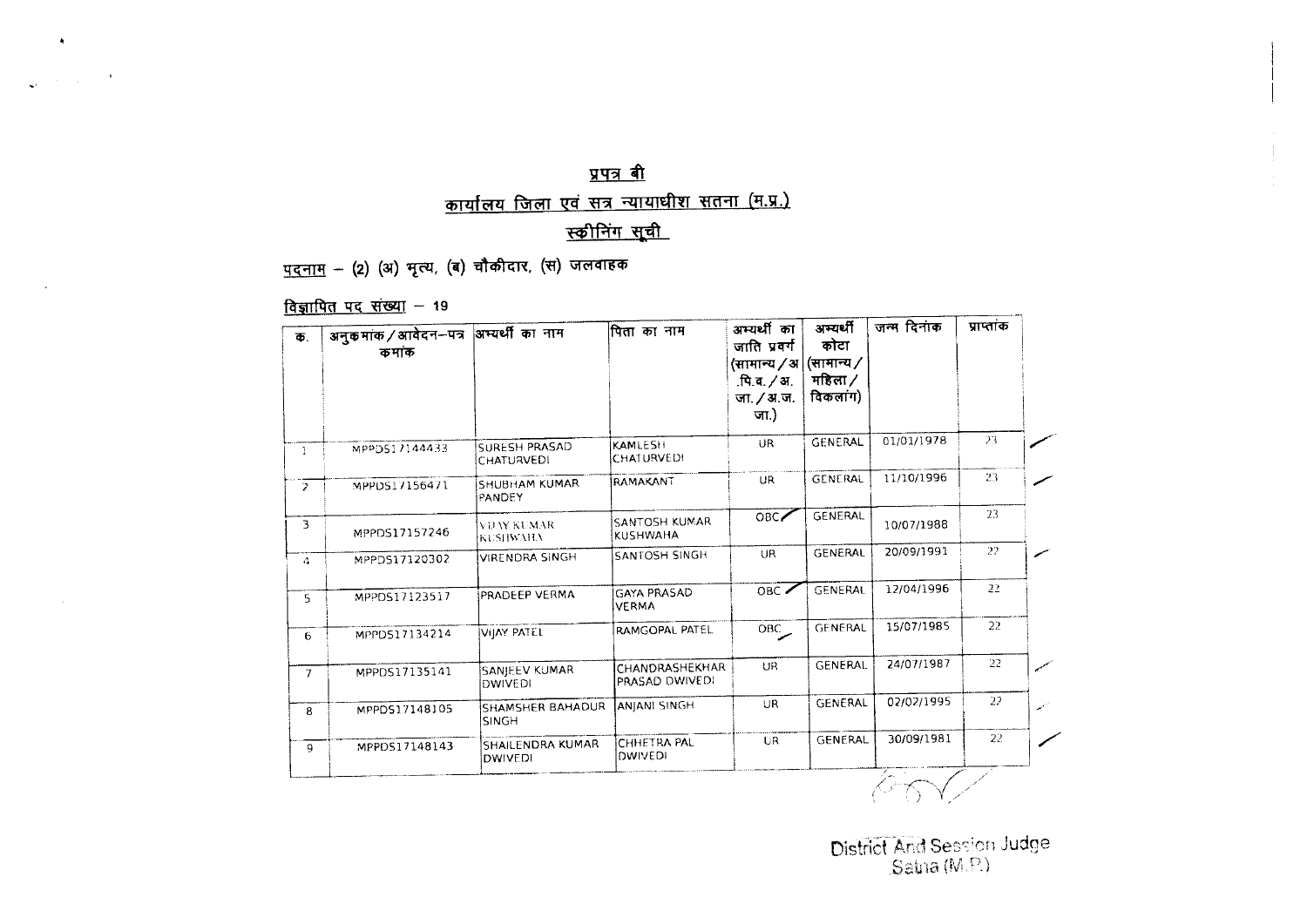| 10 | MPPDS17170176 | ANMOL RATAN DUBEY                                     | NARENDRA DUBEY                       | UR               | <b>GENERAL</b> | 30/09/1999 | 22  |               |
|----|---------------|-------------------------------------------------------|--------------------------------------|------------------|----------------|------------|-----|---------------|
| 11 | MPPDS17207774 | PANKAJ SINGH                                          | PUTTU SINGH                          | UR               | <b>GENERAL</b> | 01/07/1992 | 22  |               |
| 12 | MPPDS17246409 | SANDEEP KUMAR<br><b>MISHRA</b>                        | RAMBHUWAN<br><b>MISHRA</b>           | UR               | <b>GENERAL</b> | 05/03/1989 | 22. |               |
| 13 | MPPD517248548 | <b>RAMSWRUP</b><br>KUSHWAHA                           | RAMBHOR<br><b>KUSHWAHA</b>           | OBC              | <b>GENERAL</b> | 04/03/1985 | 22. |               |
| 14 | MPPD517260716 | <b>VIVEK KUMAR TIWARI</b>                             | <b>KRISHN KUMAR</b><br>TIWARI        | UR               | <b>GENERAL</b> | 15/03/1989 | 22  |               |
| 15 | MPPDS17114235 | VINAY KUMAR DWIVEDI RAJA BHAIYA                       | <b>DWIVEDI</b>                       | <b>UR</b>        | <b>GENERAL</b> | 11/05/1990 | 21  |               |
| 16 | MPPDS17133474 | RAMKARAN<br><b>VISHWAKARMA</b>                        | <b>BHAGWAT PRASAD</b>                | OBC              | <b>GENERAL</b> | 25/02/1993 | 21  |               |
| 17 | MPPDS17141773 | OM PRAKASH<br><b>KUSHWAHA</b>                         | <b>RAM LAKHAN</b><br><b>KUSHWAHA</b> | $OBC \n2$        | <b>GENERAL</b> | 14/09/1991 | 21  |               |
| 18 | MPPD517146236 | SHUBHAM KUSHWAHA                                      | RAMBHUVAN<br><b>KUSHWAHA</b>         | OBC $\sim$       | <b>GENERAL</b> | 17/08/1996 | 21  |               |
| 19 | MPPDS17170298 | <b>VIIAY KUSHWAHA</b>                                 | <b>RAIENDRA</b><br><b>KUSHWAHA</b>   | OBC /            | <b>GENERAL</b> | 01/06/1996 | 21  |               |
| 20 | MPPDS17224448 | <b>ABHILASH SEN</b>                                   | <b>DULICHAND SEN</b>                 | OBC              | <b>GENERAL</b> | 04/07/1989 | 21  |               |
| 21 | MPPDS17228252 | <b>DWARIKENDRA KUMAR PREM CHAND</b><br><b>DWIVEDI</b> | <b>DWIVEDI</b>                       | UR.              | <b>GENERAL</b> | 05/07/1981 | 21  |               |
| 22 | MPPD517238683 | VANDANA TIWARI                                        | MAHENDRA TIWARI                      | UR               | <b>FEMALE</b>  | 01/06/1980 | 21  | $\mathcal{F}$ |
| 23 | MPPDS17249123 | <b>BALENDRA KUMAR</b><br><b>GUPTA</b>                 | <b>DULICHAND GUPTA</b>               | UR.              | <b>GENERAL</b> | 06/05/1987 | 21  |               |
| 24 | MPPD517253765 | SATISH KUMAR VERMA SANJAY KUMAR                       | VERMA                                | UR.              | <b>GENERAL</b> | 01/07/1997 | 21  | المستو        |
| 25 | MPPD517304962 | RAVENDRA KUSHWAHA RAMSAJEEWAN                         | KUSHWAHA                             | OBC              | <b>GENERAL</b> | 09/09/1992 | 21  |               |
| 26 | MPPDS17305717 | RAIEEV KUMAR<br>VISHWAKARMA                           | RAJESH KUMAR<br><b>VISHWAKARMA</b>   | $\overline{OBC}$ | <b>GENERAL</b> | 05/05/1998 | 21  |               |
|    |               |                                                       |                                      |                  |                |            |     |               |

 $\hat{\mathbf{v}}$ 

 $\label{eq:2.1} \frac{1}{\Phi_{\rm{eff}}}\left(\frac{1}{\sigma_{\rm{eff}}}\right) = \frac{1}{\sigma_{\rm{eff}}}\left(\frac{1}{\sigma_{\rm{eff}}}\right)$ 

District And Seasion Judge

 $\label{eq:2.1} \frac{1}{\sqrt{2}}\left(\frac{1}{\sqrt{2}}\right)^{\frac{1}{2}}\left(\frac{1}{\sqrt{2}}\right)^{\frac{1}{2}}\left(\frac{1}{\sqrt{2}}\right)^{\frac{1}{2}}\left(\frac{1}{\sqrt{2}}\right)^{\frac{1}{2}}\left(\frac{1}{\sqrt{2}}\right)^{\frac{1}{2}}\left(\frac{1}{\sqrt{2}}\right)^{\frac{1}{2}}\left(\frac{1}{\sqrt{2}}\right)^{\frac{1}{2}}\left(\frac{1}{\sqrt{2}}\right)^{\frac{1}{2}}\left(\frac{1}{\sqrt{2}}\right)^{\frac{1}{2}}\left(\$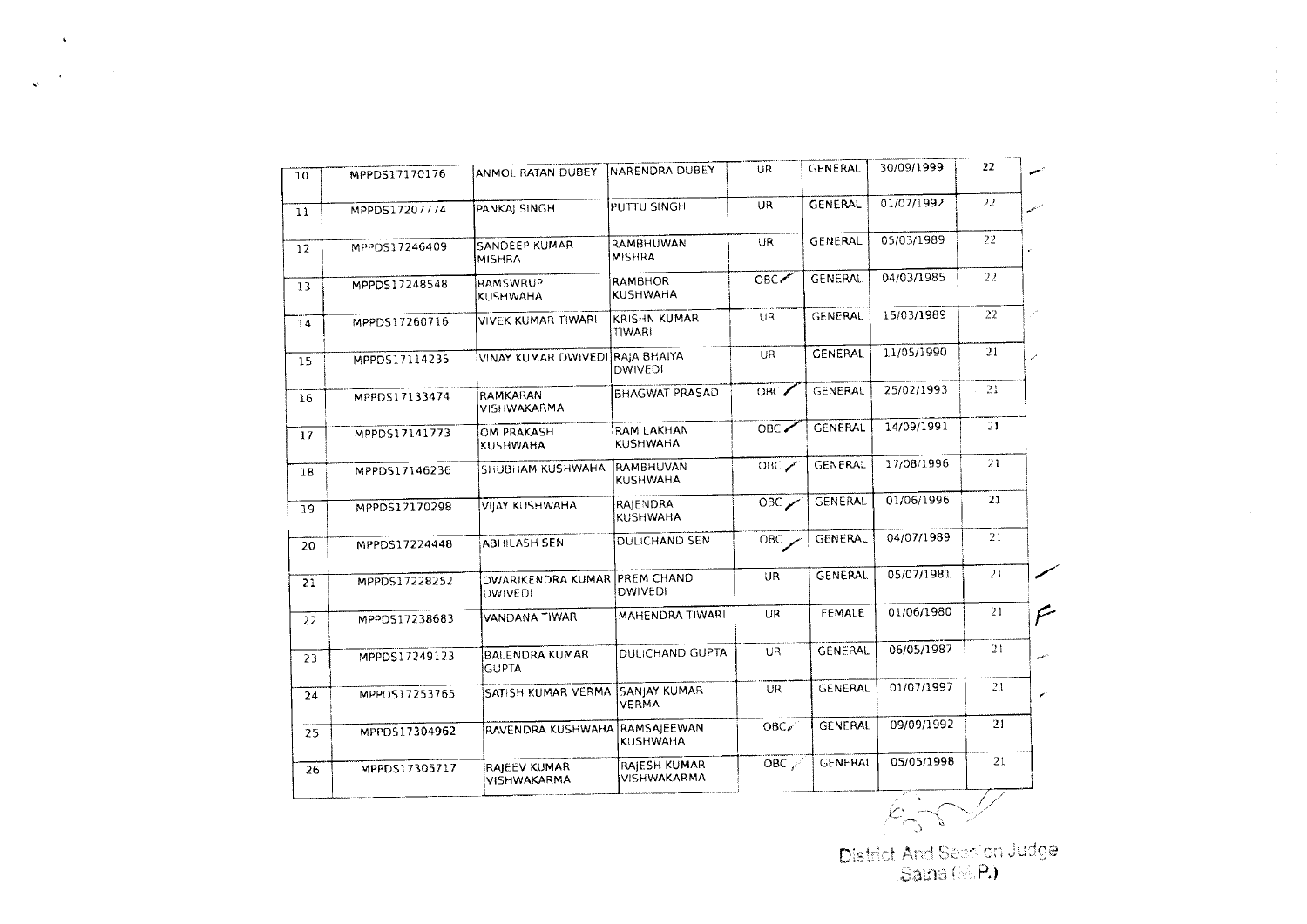| 27 | MPPDS17305780 | DHEERAJ KUMAR                         | <b>NARENDRA KUMAR</b>                   | $OBC \times$ | <b>GENERAL</b> | 23/04/1975 | 21 |        |
|----|---------------|---------------------------------------|-----------------------------------------|--------------|----------------|------------|----|--------|
|    |               | <b>RAWAT</b>                          | <b>VIDYARTHI</b>                        |              | <b>GENERAL</b> | 09/11/1999 | 21 |        |
| 28 | MPPD517324891 | DEEPANSHU SINGH<br>PARIHAR            | <b>AKHILESH PRATAP</b><br>SINGH PARIHAR | <b>UR</b>    |                |            |    |        |
| 29 | MPPDS17335170 | <b>VINAY SONDHIYA</b>                 | <b>GOPAL PRASED</b><br><b>SONDHIYA</b>  | OBC          | <b>GENERAL</b> | 05/10/1990 | 21 | ≻      |
| 30 | MPPDS17342197 | <b>PRATEEK CHOUBEY</b>                | SANTOSH KUMAR<br><b>CHOUBEY</b>         | UR.          | <b>GENERAL</b> | 14/10/1989 | 21 |        |
| 31 | MPPDS17358015 | TAKHAT SINGH GHOSHI SURENDRA SINGH    | <b>GHOSHI</b>                           | OBC          | <b>GENERAL</b> | 15/04/1996 | 21 |        |
| 32 | MPPDS17386679 | SUMIT YADAV                           | <b>MADHAU SINGH</b>                     | $OBC \times$ | GENERAL        | 06/02/1993 | 21 |        |
| 33 | MPPDS17387778 | <b>ITENDRA KUMAR</b><br><b>PATHAK</b> | RAJENDRA PRASAD<br><b>PATHAK</b>        | UR.          | <b>GENERAL</b> | 01/07/1992 | 21 |        |
| 34 | MPPD517398752 | RAINEESH KUMAR<br>SONDHIYA            | RAMBIHAREE<br>SONDHIYA                  | $OBC \times$ | GENERAL        | 01/01/1992 | 21 |        |
| 35 | MPPDS17402424 | SAVITA VISHWAKARMA                    | VISHWANATH<br><b>VISHWAKARMA</b>        | UR           | FEMALE         | 16/08/1982 | 21 | سير    |
| 36 | MPPD517422741 | SANTOSH KUMAR<br>TIWARI               | CHHOTE LAL TIWARI                       | UR.          | <b>GENERAL</b> | 09/07/1983 | 21 |        |
| 37 | MPPDS17422916 | DEEPAK YADAV                          | MAHENDRA SINGH                          | UR           | GENERAL        | 10/07/1998 | 21 |        |
| 38 | MPPDS17424119 | PREETI PATEL                          | RAMESH PATEL                            | OBC          | GENERAL        | 04/08/1995 | 21 |        |
| 39 | MPPD517436862 | PAWAN KUMAR THAPAK BEERENDRA          | <b>THAPAK</b>                           | UR.          | <b>GENERAL</b> | 01/09/1988 | 21 |        |
| 40 | MPPDS17443310 | <b>GIRIA SHARAN</b>                   | <b>DURGA PRASAD</b>                     | OBC >        | <b>GENERAL</b> | 28/09/1994 | 21 |        |
| 41 | MPPDS17128144 | UMAKANT TIWARI                        | NAGENDRA PRASAD                         | UR           | <b>GENERAL</b> | 01/07/1990 | 20 |        |
| 42 | MPPD517141387 | <b>DEEPAK RAJPUT</b>                  | <b>SEVAK RAM</b>                        | UR           | <b>GENERAL</b> | 30/11/1995 | 20 | أأتمنى |
| 43 | MPPDS17145005 | SARSWATI KUSHWAHA                     | <b>TULSI DAS</b><br><b>KUSHWAHA</b>     | UR           | <b>FEMALE</b>  | 05/03/1996 | 20 |        |

 $\Delta$ 

District And Semina Judge<br>|-<br>| Say: History

 $\hat{\mathbf{r}}$ 

 $\label{eq:2.1} \mathcal{L}(\mathcal{L}^{\text{c}}_{\text{c}}(\mathcal{L}^{\text{c}}_{\text{c}})) = \mathcal{L}(\mathcal{L}^{\text{c}}_{\text{c}}(\mathcal{L}^{\text{c}}_{\text{c}})) = \mathcal{L}(\mathcal{L}^{\text{c}}_{\text{c}}(\mathcal{L}^{\text{c}}_{\text{c}}))$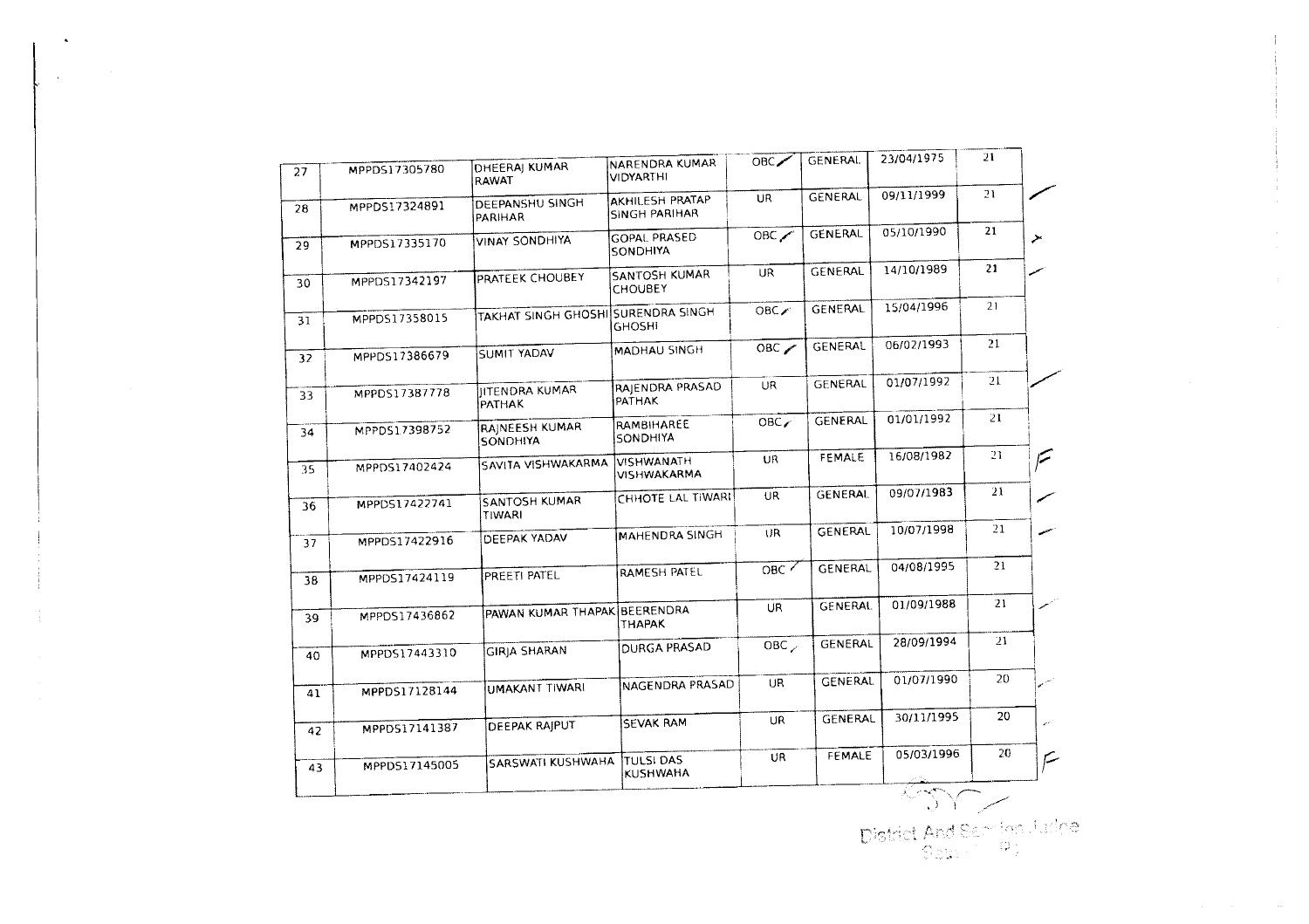| 44 | MPPD517151458 | <b>AHIVARAN SINGH</b><br><b>MARAVI</b> | <b>SARDAR SINGH</b>                     | ST.                    | <b>GENERAL</b>         | 01/05/1991 | 20 |
|----|---------------|----------------------------------------|-----------------------------------------|------------------------|------------------------|------------|----|
| 45 | MPPDS17284515 | RANJANA DWIVEDI                        | <b>SHV KUMAR</b><br><b>DWIVEDI</b>      | <b>UR</b>              | <b>FEMALE</b>          | 27/03/1993 | 20 |
| 46 | MPPDS17307797 | <b>ROSHANLAL MISHRA</b>                | <b>RASHI RAMAN</b><br><b>MISHRA</b>     | UR.                    | <b>GENERAL</b>         | 10/02/1984 | 20 |
| 47 | MPPDS17312887 | <b>RISHABH TIWARI</b>                  | <b>BRIJ KISHOR TIWARI</b>               | <b>UR</b>              | <b>HANDI</b><br>CAPPED | 29/07/1995 | 20 |
| 48 | MPPDS17313458 | LOKESH JAIN                            | <b>CHANDRA KUMAR</b><br><b>JAIN</b>     | <b>UR</b>              | <b>GENERAL</b>         | 20/06/1998 | 20 |
| 49 | MPPDS17314622 | IMANORAMA SHUKLA                       | <b>ARUN KUMAR</b><br>PANDEY             | <b>UR</b>              | FEMALE                 | 03/09/1993 | 20 |
| 50 | MPPDS17320375 | RADHESHYAM KOL                         | <b>CHHOTELAL KOL</b>                    | $\mathsf{S}\mathsf{T}$ | <b>GENERAL</b>         | 05/07/1976 | 20 |
| 51 | MPPD517320978 | PANKAJ KUMAR<br>PANDEY                 | PUNDRIK PRASAD<br>PANDEY                | <b>UR</b>              | <b>GENERAL</b>         | 04/07/1997 | 20 |
| 52 | MPPD517321718 | SURYAKANT MISHRA                       | <b>GIRIA SHANKAR</b><br><b>MISHRA</b>   | UR                     | <b>GENERAL</b>         | 26/07/1992 | 20 |
| 53 | MPPDS17333761 | KAMAL SINGH                            | YADVENDRA SINGH                         | UR.                    | <b>GENERAL</b>         | 05/04/1981 | 20 |
| 54 | MPPD517334759 | PRADEEP KUMAR<br><b>MISHRA</b>         | <b>BRIJBHAN PRASAD</b><br><b>MISHRA</b> | <b>UR</b>              | <b>GENERAL</b>         | 14/04/1986 | 20 |
| 55 | MPPD517342461 | <b>SHAKTI SHUKLA</b>                   | DEVENDRA PRASAD<br><b>SHUKLA</b>        | UR.                    | <b>GENERAL</b>         | 03/05/1999 | 20 |
| 56 | MPPD517367072 | <b>DINESH KUMAR</b><br>TRIPATHI        | PAWAN KUMAR<br><b>TRIPATHI</b>          | <b>UR</b>              | GENERAL                | 01/01/1981 | 20 |

 $\mathbf{A}^{\prime}$ 

 $\sim 100$ 

 $\frac{\text{DistDef}[\text{And}\text{S}]\cap\text{End}[\text{Indge}]}{\text{Sect}[\text{Indge}]}$ 

 $\pm$ 

 $\alpha$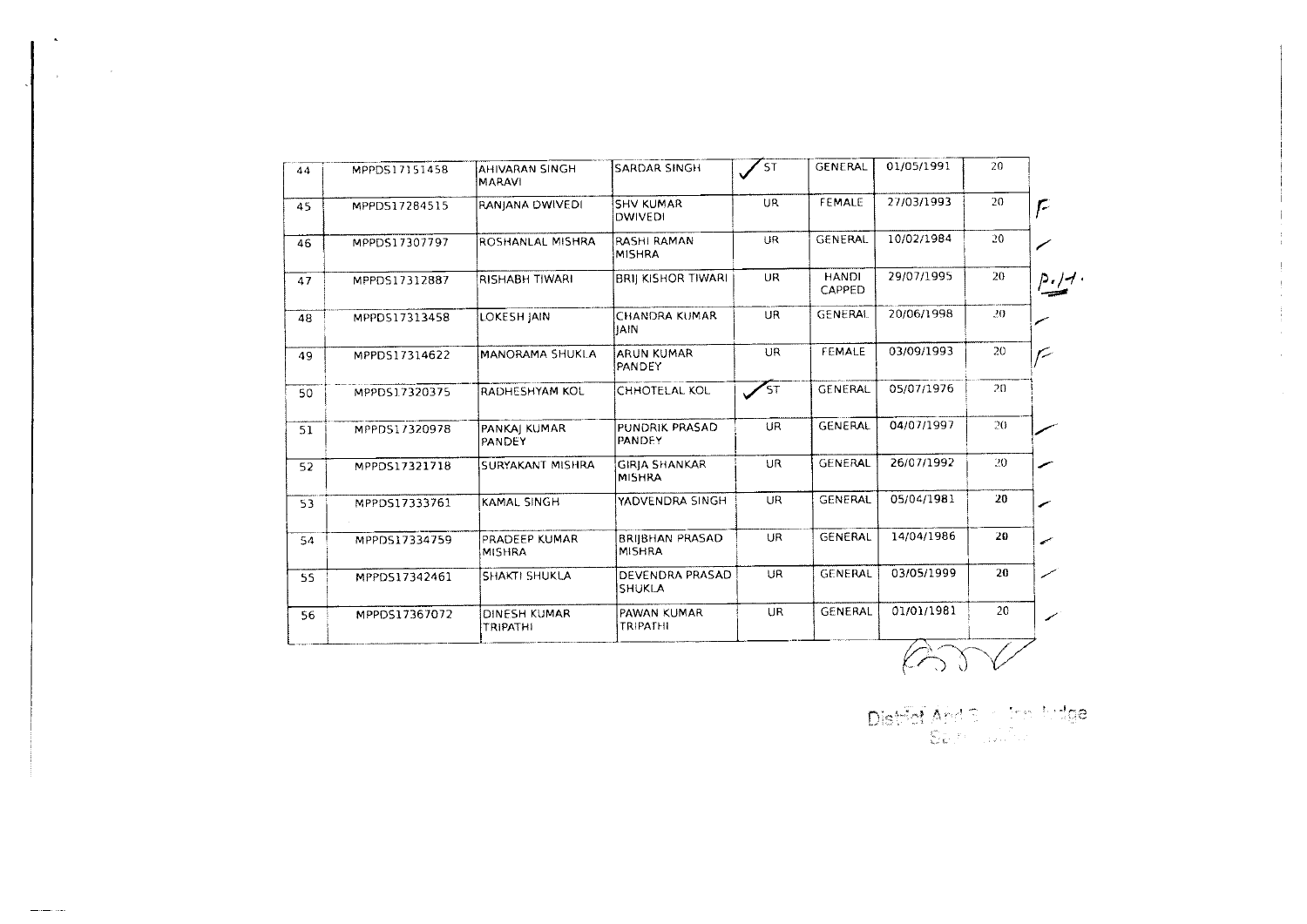| 57 | MPPD517376727 | <b>SAURABH</b><br><b>CHANDRAPURIYA</b>       | <b>DADOLAN</b><br>CHANDRAPURIYA | UR        | <b>GENERAL</b> | 20/07/1993 | 20 |      |
|----|---------------|----------------------------------------------|---------------------------------|-----------|----------------|------------|----|------|
| 58 | MPPD517389783 | PRATEEK RICHHARIYA                           | VINOD RICHHARIYA                | <b>UR</b> | GENERAL        | 01/07/1990 | 20 |      |
| 59 | MPPDS17393606 | DHARMENDRA KUMAR GULAB YADAV<br><b>YADAV</b> |                                 | UR.       | <b>GENERAL</b> | 15/08/1997 | 20 |      |
| 60 | MPPD517399289 | ASHOK KUMAR YADAV                            | <b>BADDU YADAV</b>              | <b>UR</b> | <b>GENERAL</b> | 28/06/1987 | 20 | مهمه |
| 61 | MPPD517404489 | IIAYNARAYAN YADAV                            | <b>GYA PRASAD</b>               | UR        | <b>GENERAL</b> | 10/02/1986 | 20 |      |
| 62 | MPPDS17422272 | PUNEET KUMAR<br><b>MISHRA</b>                | <b>RAM PRAKASH</b><br>MISHRA    | UR.       | <b>GENERAL</b> | 25/07/1987 | 20 |      |
| 63 | MPPDS17422427 | ARJUN PRASAD<br><b>UPADHAYAY</b>             | MOHAN LAL<br><b>UPADHYAY</b>    | <b>UR</b> | GENERAL        | 07/09/1983 | 20 |      |
| 64 | MPPD517438870 | CHANDRAPAL SINGH                             | <b>RAGHURAJ SINGH</b>           | UR.       | <b>GENERAL</b> | 05/09/1986 | 20 |      |
| 65 | MPPDS17445656 | <b>SHILESH KUMAR</b><br>MISHRA               | RAMBAHADUR<br>MISHRA            | <b>UR</b> | <b>GENERAL</b> | 07/05/1982 | 20 |      |
| 66 | MPPDS17446225 | PUSHPRAI MISHRA                              | RAMAKANT MISHRA                 | UR        | <b>GENERAL</b> | 23/06/1996 | 20 |      |
| 67 | MPPDS17465325 | VIIAY RAWAT                                  | BHAAI LAL RAWAT                 | 'st       | GENERAL        | 20/05/1988 | 20 |      |
| 68 | MPPDS17468005 | YASHPAL SINGH                                | RAGHU RAJ SINGH                 | UR        | GENERAL        | 19/07/1981 | 20 |      |
| 69 | MPPDS17469793 | PRASHANT DWIVED!                             | HARIBABU DWIVEDI                | UR        | <b>GENERAL</b> | 10/09/1986 | 20 |      |

 $\mathcal{L}^{\mathcal{L}}(t)$  and  $\mathcal{L}^{\mathcal{L}}(t)$  are the set of the following the set of the set of  $\mathcal{L}^{\mathcal{L}}(t)$ 

 $\mathbf{A}^{(n)}$ 

 $\label{eq:2.1} \frac{1}{\sqrt{2\pi}}\int_{0}^{\infty}\frac{1}{\sqrt{2\pi}}\left(\frac{1}{\sqrt{2\pi}}\right)^{2\pi}d\mu\,d\mu\,d\mu\,.$ 

District And Constantings -<br>Co

 $\sigma_{\rm{max}}$  , and a second constant  $\sigma_{\rm{max}}$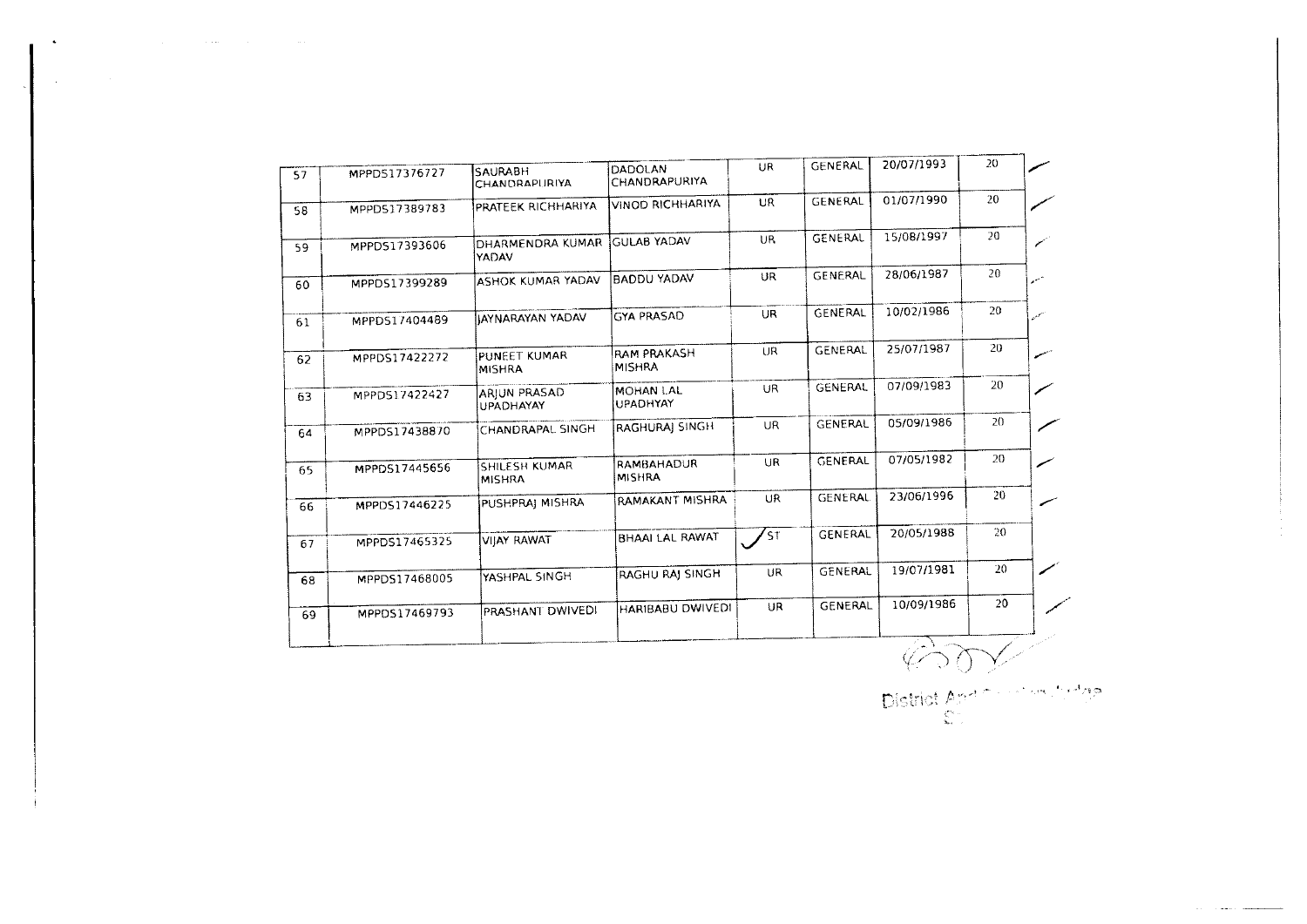| 70 | MPPD517285424 | RAJESH PRAJAPATI                     | DAYA SHANKAR<br>PRAJAPATI           | UR.          | <b>GENFRAL</b> | 08/12/1977 | 20 |      |
|----|---------------|--------------------------------------|-------------------------------------|--------------|----------------|------------|----|------|
| 71 | MPPDS17292731 | PRADEEP KUMAR                        | <b>AKHILESH KUMAR</b>               | UR           | <b>GENERAL</b> | 13/10/1998 | 20 |      |
| 72 | MPPDS17293557 | SANJEEV KUMAR<br>LATORIYA            | <b>SUKH LAL</b>                     | <b>UR</b>    | <b>GENERAL</b> | 25/02/1982 | 20 | سمو  |
| 73 | MPPDS17295067 | SANIAY KUMAR SAKET                   | RAMVISHWAS<br><b>SAKET</b>          | SC.          | <b>GENERAL</b> | 30/06/1987 | 20 |      |
| 74 | MPPDS17295437 | DEERMANI PATEL                       | <b>LAL BAHADUR</b><br>PATEL         | <b>UR</b>    | <b>GENERAL</b> | 01/09/1980 | 20 |      |
| 75 | MPPDS17297412 | SUNIL KUMAR SHUKLA                   | MITHILESH PRASAD<br>SHUKLA          | <b>UR</b>    | <b>GENERAL</b> | 04/04/1984 | 20 |      |
| 76 | MPPDS17298153 | <b>ABHISHEK KUMAR</b><br>MISHRA      | <b>BHAI LAL MISHRA</b>              | UR           | <b>GENERAL</b> | 10/06/1997 | 20 |      |
| 77 | MPPDS17300128 | <b>ASHISH KUMAR</b><br><b>MISHRA</b> | <b>BALMEEK MISHRA</b>               | <b>UR</b>    | <b>GENERAL</b> | 05/06/1993 | 20 |      |
| 78 | MPPDS17141660 | ARIUN SINGH                          | SUKHBADAN SINGH                     | $\sqrt{5}$ T | <b>GENERAL</b> | 10/03/1990 | 19 |      |
| 79 | MPPDS17308121 | <b>AVANTIKA TIWARI</b>               | <b>BHAGVENDRA</b><br>TIWARI         | UR           | FEMALE         | 07/07/1989 | 19 | تزا  |
| 80 | MPPDS17147041 | <b>SEEMA PANDEY</b>                  | RAKESH PANDEY                       | <b>UR</b>    | FEMALE         | 04/09/1989 | 18 | سيهم |
| 81 | MPPDS17192878 | SHIVALI SHUKLA                       | MUNEDRA PRASAD<br>SHUKLA            | <b>UR</b>    | <b>FEMALE</b>  | 27/01/1998 | 18 | سيم  |
| 82 | MPPDS17305229 | <b>HEMA PANDEY</b>                   | <b>RAM KAUSHAL</b><br><b>PANDEY</b> | <b>UR</b>    | <b>FEMALE</b>  | 01/07/1982 | 18 | r    |
| 83 | MPPDS17307709 | SARASWATI DWIVEDI                    | MARKANDEY<br><b>DWIVED!</b>         | <b>UR</b>    | <b>FEMALE</b>  | 11/05/1994 | 18 | r.   |

 $\mathcal{L}^{\text{max}}_{\text{max}}$  , where  $\mathcal{L}^{\text{max}}_{\text{max}}$ 

 $\frac{1}{\sqrt{2}}\left(\frac{1}{2}\left(\frac{1}{2}\right)^{2}+\frac{1}{2}\left(\frac{1}{2}\right)^{2}\right)\left(\frac{1}{2}\right)^{2}$ 

 $\begin{array}{ll} \text{Distriot And} \, \cap & \text{for } \, \text{trdeg} \\ \mathbb{S} \, \mathbb{C} \, \cap \end{array}$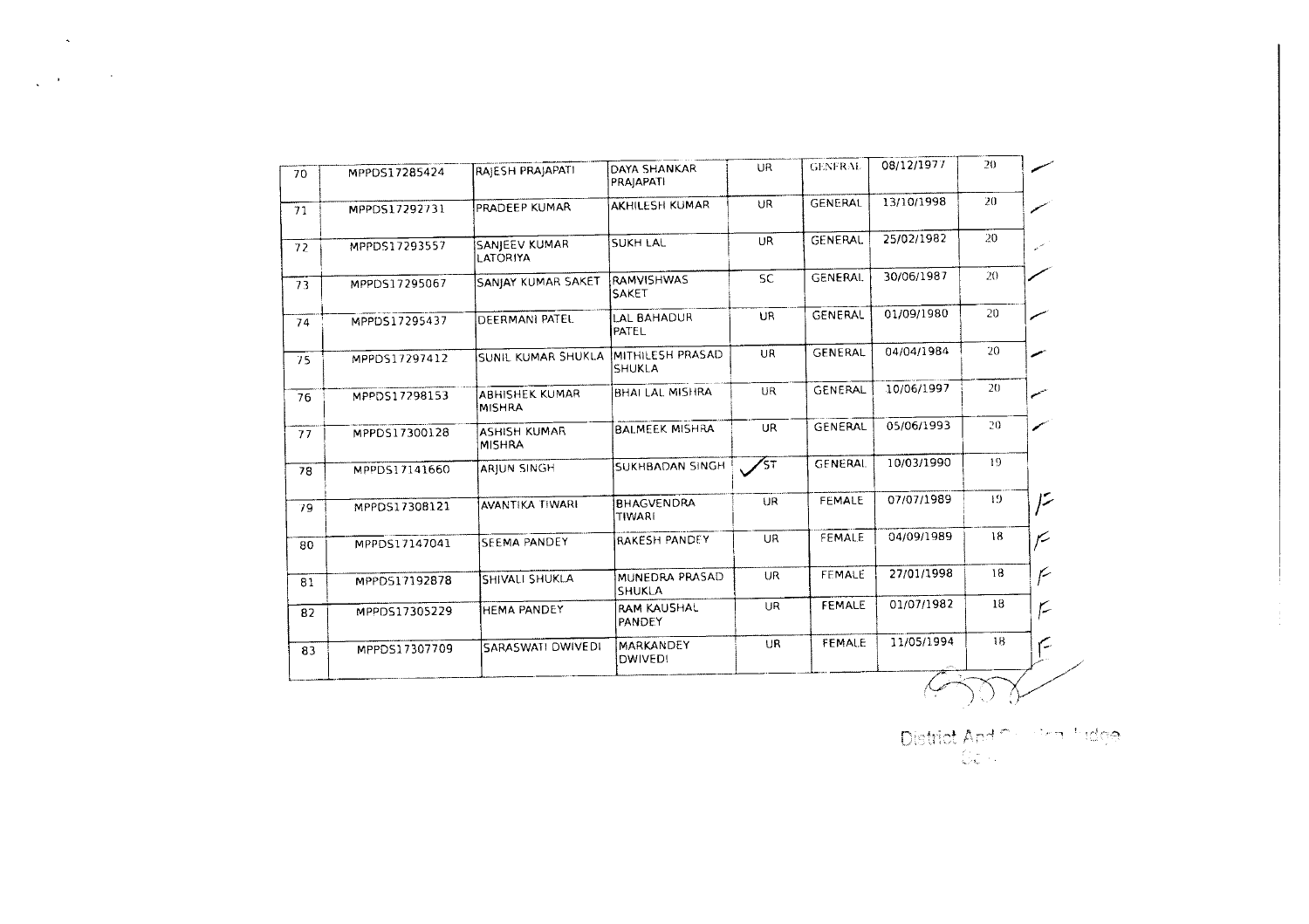| 84 | MPPDS17321397 | <b>IDIVYA SHARMA</b>    | UMESH PRASAD<br><b>SHARMA</b> | UR                               | <b>FEMALE</b>          | 07/07/1999 | -18<br>سيم        |
|----|---------------|-------------------------|-------------------------------|----------------------------------|------------------------|------------|-------------------|
| 85 | MPPDS17324814 | NEETA SINGH             | LATE DILAM SINGH              | <b>UR</b>                        | <b>FEMALE</b>          | 19/09/1979 | 18<br>يم          |
| 86 | MPPD517325174 | POOIA RANI CHAMAR       | RAMBIHARI CHAMAR              | <b>SC</b>                        | Female                 | 06/06/1999 | 18<br>سيم         |
| 87 | MPPDS17399840 | KUMARI USHA SAKET       | SUKHRAJU SAKET                | SC.                              | Female                 | 30/06/1993 | 18                |
| 88 | MPPDS17306526 | NABAJIYA KOL            | RAJU KOL                      | $\sqrt{51}$                      | <b>GENERAL</b>         | 24/07/1976 | 18                |
| 89 | MPPDS17322357 | RAVENDRA SINGH          | <b>LAKSHMAN SINGH</b>         | $\mathcal{S}^{\intercal}$        | <b>GENERAL</b>         | 01/07/1990 | 18                |
| 90 | MPPDS17308462 | NEERA) TIWARI           | <b>RAVENDRA TIWARI</b>        | UR                               | <b>HANDI</b><br>CAPPED | 17/06/1999 | 18                |
| 91 | MPPDS17322112 | <b>COVIND PAL</b>       | <b>RAM KUMAR PAL</b>          | OBC                              | <b>HANDI</b><br>CAPPED | 03/09/1996 | 18<br>$P_{\perp}$ |
| 92 | MPPDS17323983 | <b>RAM GOPAL KUMHAR</b> | RAMI AL                       | SC                               | <b>HANDI</b><br>CAPPED | 18/06/1981 | 18                |
| 93 | MPPD517310218 | RAHUL KUMAR RAVAT       | LOLE RAVAT                    | $V^{5\bar{T}}$                   | GENERAL                | 04/04/1998 | 17                |
| 94 | MPPD517310502 | NAGENDRA KUMAR<br>KOL   | <b>SURYA BHAN KOL</b>         | $\mathcal{S}^{\dagger}$          | <b>GENERAL</b>         | 01/07/1986 | 17                |
| 95 | MPPDS17323793 | SHANKHI DEVI KOL        | <b>KAMALBHAN KOL</b>          | $\sqrt{\mathsf{s}^{\mathsf{T}}}$ | <b>GENERAL</b>         | 20/12/1996 | 17                |
| 96 | MPPDS17353175 | RAJ KUMAR BAIGA         | NATTHU BAIGA                  | $\sqrt{ST}$                      | <b>GENERAL</b>         | 10/09/1989 | 17                |
| 97 | MPPDS17463404 | MANOJ SINGH             | <b>BHUDEV SINGH</b>           | $\sqrt{5}$                       | GENERAL                | 05/05/1990 | 17                |
| 98 | MPPD517293485 | <b>RAM NIVAS KOL</b>    | <b>RAM VISHAL</b>             | $\sqrt{\frac{\mathrm{sT}}{}}$    | <b>GENERAL</b>         | 25/08/1983 | 17                |

 $\sim 10^{11}$ 

General Machine (S. 1990)

 $\sim 10^{-11}$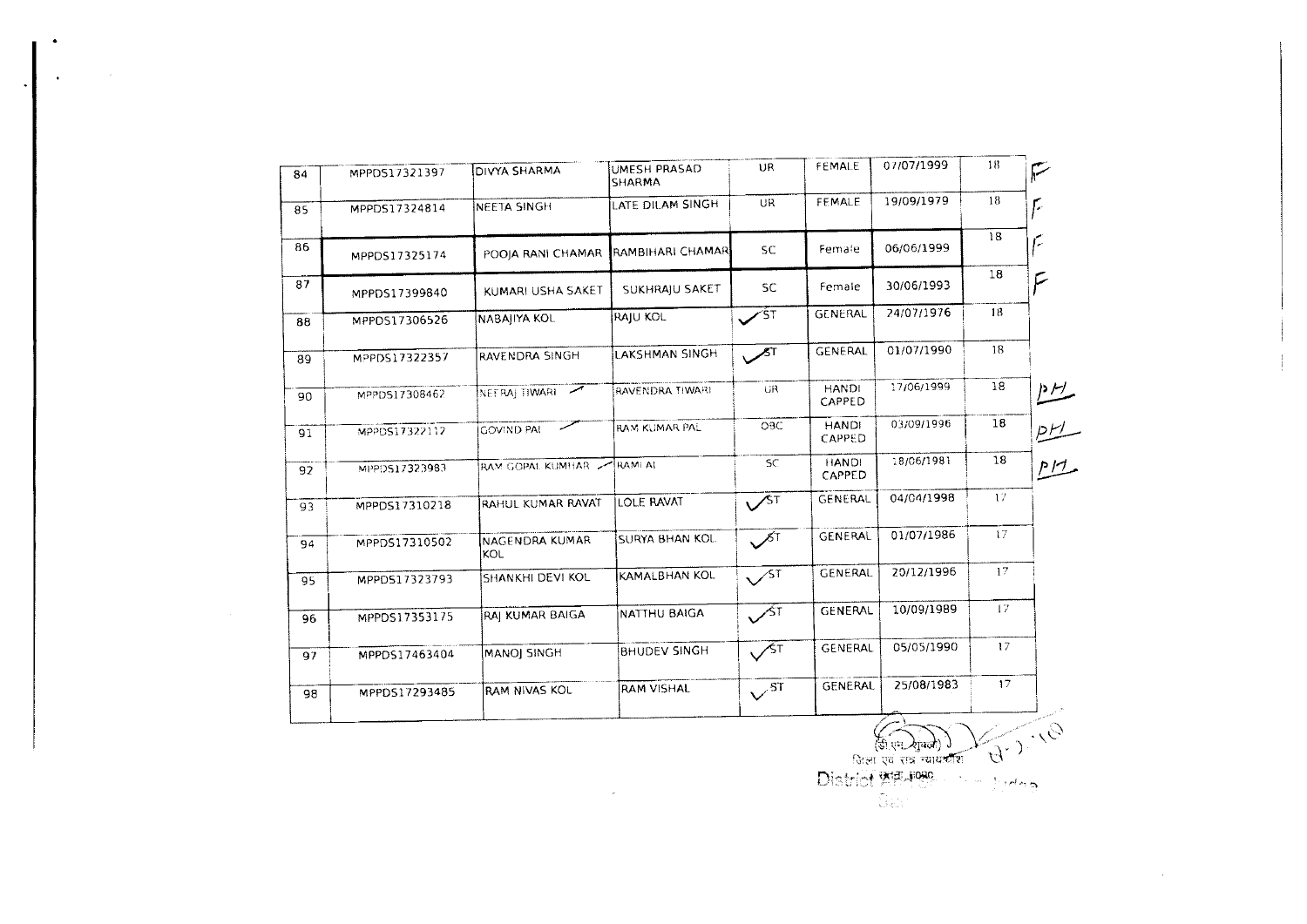## <u>प्रपत्र बी</u> कार्यालय जिला एवं सत्र न्यायाधीश सतना (म.प्र.) स्कीनिंग सूची

 $\mathbf{1}$ 

<u>पदनाम</u> – (3) माली

<u>विज्ञापित पद संख्या</u> – 02

| ず.             | अनुकमांक / आवेदन–पत्र<br>कमांक | अभ्यर्थी का नाम                      | पिता का नाम            | अम्यर्थी का<br>जाति प्रवर्ग<br>(सामान्य / अ.<br>पि.व. $\diagup$ अ.जा.<br>$/$ अ ज.जा.) | अम्यर्थी<br>कोटा<br>(सामान्य /<br>महिला $/$<br>विकलांग) | जन्म दिनाक | प्राप्तांक |
|----------------|--------------------------------|--------------------------------------|------------------------|---------------------------------------------------------------------------------------|---------------------------------------------------------|------------|------------|
| $\mathbf{1}$   | MPPDS17154460                  | AKASH KUMAR KOL                      | <b>ASHOK KUMAR KOL</b> | $\vee$ ST                                                                             | <b>GENERAL</b>                                          | 10/05/1992 | 18         |
| $\overline{2}$ | MPPDS17169176                  | <b>DEEPAK SINGH</b>                  | <b>BADRI SINGH</b>     | $\sqrt{ST}$                                                                           | <b>GENERAL</b>                                          | 10/02/1997 | 18         |
| 3              | MPPDS17214510                  | ARIUN KUSHWAHA                       | <b>SHANKAR LAL</b>     | $\sqrt{OBC}$                                                                          | <b>GENERAL</b>                                          | 05/02/1992 | 18         |
| 4              | MPPDS17240758                  | <b>SHYAM SUNDAR</b><br><b>MANJHI</b> | <b>RAM KHELAVAN</b>    | $\bigcirc$ OBC                                                                        | <b>GENERAL</b>                                          | 14/01/1980 | 18         |
| $\mathbb{S}$   | MPPDS17297847                  | <b>RAVI BAIGA</b>                    | SHIV PRASAD BAIGA      | $\sqrt{ST}$                                                                           | <b>GENERAL</b>                                          | 08/04/1995 | 18         |
| 6              | MPPDS17433410                  | <b>DAYARAM</b><br><b>KUSHWAHA</b>    | <b>PYARE LAL</b>       | $\sim$ OBC                                                                            | <b>GENERAL</b>                                          | 02/11/1989 | 18         |

(डी.एन. शुक्ला)<br>जिला एवं सत्र न्यायाधीश District ARREL HOUO  $\mathbb{C}$  in  $\mathbb{C}$  ,  $\mathbb{C}$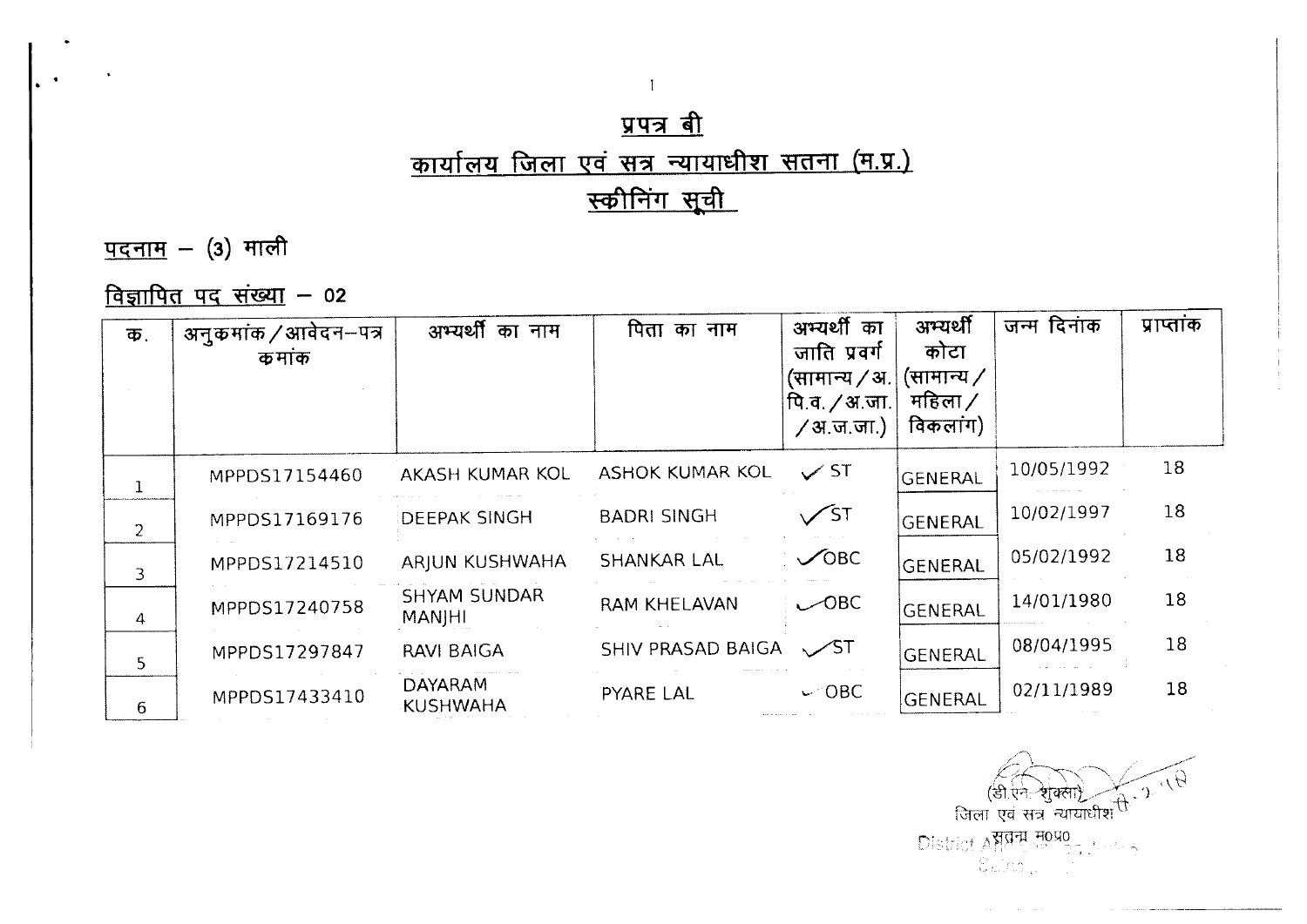# <u>प्रपत्र बी</u> कार्यालय जिला एवं सत्र न्यायाधीश सतना (म.प्र.) <u>स्कीनिंग सूची</u>

 $\mathbf{1}$ 

<u>पदनाम</u> – (4) स्वीपर

 $\bullet$ 

<u>विज्ञापित पद संख्या</u> – 04

|                | क.  अनुकमांक / आवेदन $-$ पत्र <br>क मांक | अभ्यर्थी का नाम            | पिता का नाम             | अभ्यर्थी का<br>जाति प्रवर्ग<br>(सामान्य / अ.)<br>पि.व. <i>/</i> अ.जा.<br>$/$ अ.ज.जा.) | अभ्यर्थी<br>कोटा<br>(सामान्य /<br>महिला $/$<br>विकलांग) | जन्म दिनांक | प्राप्ताक |
|----------------|------------------------------------------|----------------------------|-------------------------|---------------------------------------------------------------------------------------|---------------------------------------------------------|-------------|-----------|
| $\mathbf{1}$   | MPPDS17171127                            | KUSHAL KUMAR MALIK         | <b>SHIV KUMAR MALIK</b> | SC.                                                                                   | <b>GENERAL</b>                                          | 11/07/1991  | 22        |
| 2              | MPPDS17154349                            | <b>SURESH BALMIK</b>       | NANHE LAL BALMIK        | <b>SC</b>                                                                             | <b>GENERAL</b>                                          | 15/04/1984  | 19        |
| 3              | MPPDS17211854                            | SURESH KUMAR HARIJAN       | <b>HEERA LAL</b>        | <b>SC</b>                                                                             | <b>GENERAL</b>                                          | 04/12/1989  | 17        |
| 4              | MPPDS17141399                            | MAHENDRA KUMAR             | <b>MITHAI LAL</b>       | SC.                                                                                   | <b>GENERAL</b>                                          | 04/02/1987  | 16        |
| 5              | MPPDS17144134                            | <b>UMESH KUMAR</b>         | <b>RAM JATAN KORI</b>   | <b>SC</b>                                                                             | <b>GENERAL</b>                                          | 01/07/1982  | 16        |
| 6              | MPPDS17194239                            | <b>SUSHEEL KUMAR BASOR</b> | <b>KISHORI LAL</b>      | SC                                                                                    | <b>GENERAL</b>                                          | 05/06/1980  | 16        |
| $\overline{7}$ | MPPDS17205547                            | PRAKASH KUMAR              | DEEPAK KUMAR<br>MOGRE   | SC.                                                                                   | <b>GENERAL</b>                                          | 01/02/1988  | 16        |
|                |                                          |                            |                         |                                                                                       |                                                         |             |           |